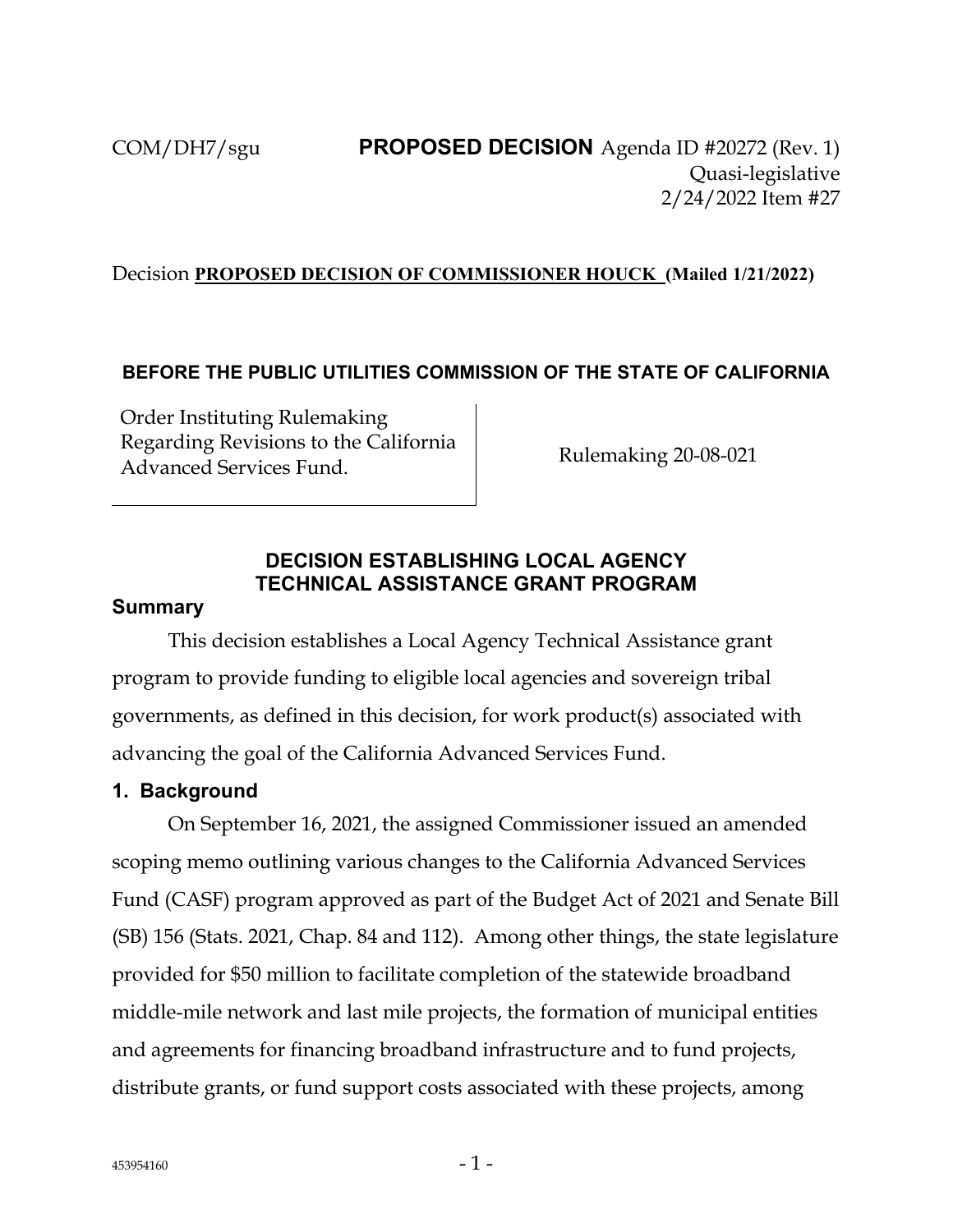other allowable uses.<sup>1</sup> The Commission intends to authorize a total of \$50 million in funds for technical assistance under a new tribal and local agency technical assistance program. The amended scoping memo included and invited comments on a Commission Communications Division Staff Proposal (staff proposal) for this new program.

Rural County Representatives of California (RCRC), the Public Advocate's Office of the California Public Utilities Commission (Cal Advocates), National Diversity Coalition (NDC), Central Coast Broadband Consortium (CCBC), County of Santa Clara (Santa Clara), and The Utility Reform Network (TURN) timely filed comments on the staff proposal. On October 14, 2021, the Yurok Tribe, California Emerging Technology Fund (CETF), NDC, and TURN filed reply comments.

### **2. Authority**

The Commission's authority under California Public Utilities Code Section 281, as amended by SB 156, includes the provision of technical assistance and California Advanced Services Fund grants such as those for the Public Housing and Federal Funding Accounts. California Public Utilities Code Section 281(b)(5)(A) specifies activities including but not limited to "[p]roviding technical assistance to local governments and providers" that lead to or are likely to lead to equitable high-speed last-mile connection.

<sup>1</sup> Section 35 (Item 8660-062-8506 of Section 2.00) of the Budget Act of 2021 provides: "Funds appropriated in this item may be used to fund projects, distribute grants, or fund support costs associated with the program." See also the CPUC fact sheet on Last-Mile Broadband funding: [https://www.cpuc.ca.gov/-/media/cpuc-website/industries-and](https://www.cpuc.ca.gov/-/media/cpuc-website/industries-and-topics/documents/telecommunications/broadband--fact-sheet_083021.pdf)[topics/documents/telecommunications/broadband--fact-sheet\\_083021.pdf](https://www.cpuc.ca.gov/-/media/cpuc-website/industries-and-topics/documents/telecommunications/broadband--fact-sheet_083021.pdf).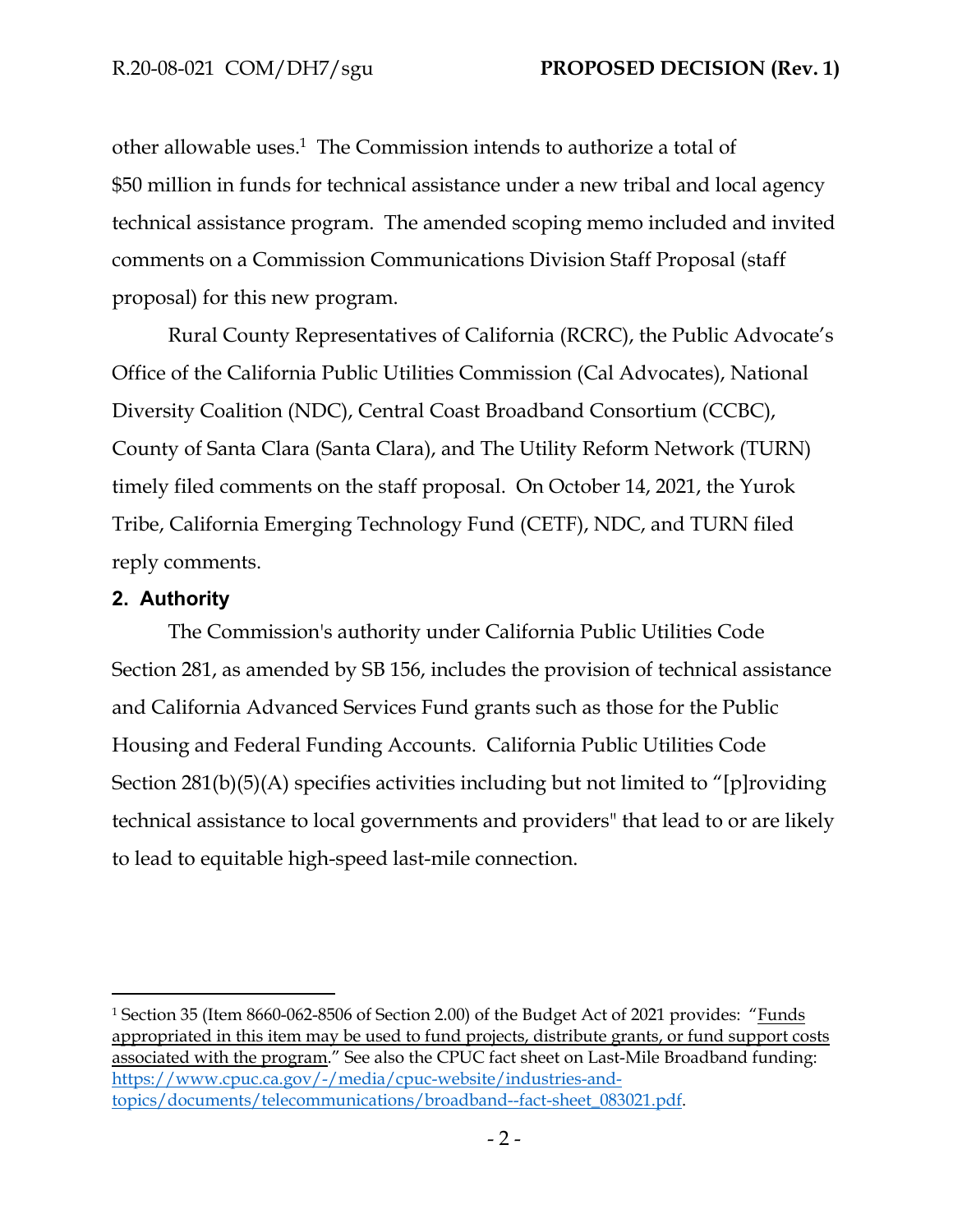# **3. Staff Proposal**

The staff proposal bases the proposed Local Agency Technical Assistance (LATA) program, in large part, on the Commission's Tribal Technical Assistance program, with certain modifications to account for a broader group of eligible applicants/grant recipients and specified requirements to align with federal rules applicable to Coronavirus State and Local Fiscal Recovery Funds, which the proposed program is intended to leverage. The staff proposal includes a broader and more diverse range of activities that would be eligible for reimbursement, and includes a requirement for applicants with overlapping jurisdictions to demonstrate coordination between and among each other to minimize duplication of funding and efforts. The staff proposal would fold the Tribal Technical Assistance program into the new LATA program, and dedicate a portion of the new program's budget to funding projects from tribal applicants.

### **4. Establishment of Local Agency Technical Assistance Program**

The Commission establishes and adopts program requirements for a Local Agency Technical Assistance program, as detailed in Attachment 1 of this decision. In summary, we adopt most aspects of the staff proposal, with modifications discussed herein. We address parties' comments on the staff proposal insofar as they relate to specific modifications we adopt.

## **4.1. The Local Agency Technical Assistance Program Will Not Absorb the Tribal Technical Assistance Program**

Most parties do not explicitly address the proposal to fold the Tribal Technical Assistance program into the LATA program. TURN, however, urges the Commission to consider maintaining the Tribal Technical Assistance program as separate from the LATA program, given the additional program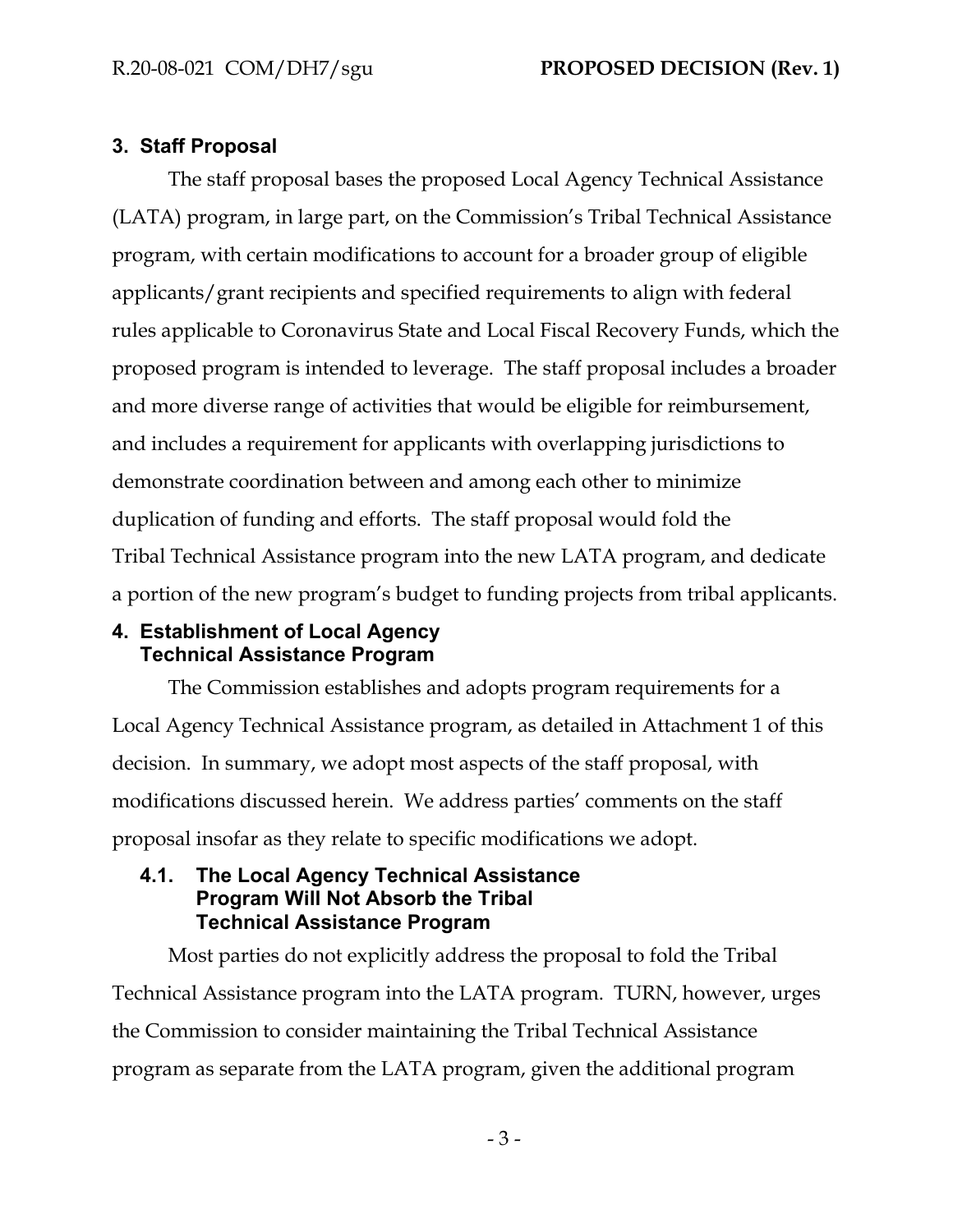requirements contemplated for the LATA program. In reply comments, the Yurok Tribe supports TURN's suggestion.

The Commission intends to minimize barriers for tribes to pursue broadband deployment through the Tribal Technical Assistance program, while also making funds available to tribes under the LATA program for additional and/or more costly work product(s), such as environmental reviews. Therefore, we agree with TURN's and the Yurok Tribe's recommendation and do not adopt the proposal to fold the Tribal Technical Assistance program into the LATA program. Eligible tribal governments have the option to apply for technical assistance grants under either program, pursuant to each program's respective rules and application requirements.

### **4.1.1. Dedicated Funds for Eligible Tribal Applicants**

The staff proposal proposes to set aside ten percent of the funding allocated to the program, plus the remaining Tribal Technical Assistance program budget balance on the date the Commission adopts the LATA program rules, to tribal grantees. Parties responding to this element of the staff proposal are generally supportive of setting aside funds for tribal grantees, and emphasize that this set-aside should be a floor and not a ceiling for the amount of funds available for tribal grantees. The Commission agrees, and adopts Guidelines as set forth in Attachment 1 that direct Commission staff to initially set aside ten percent of the funding allocated to LATA grants for tribal grantees. The Guidelines state that staff may further set aside up to ten percent of thenremaining funds for tribal grantees in the event that all funds previously set aside for tribal grantees have been encumbered.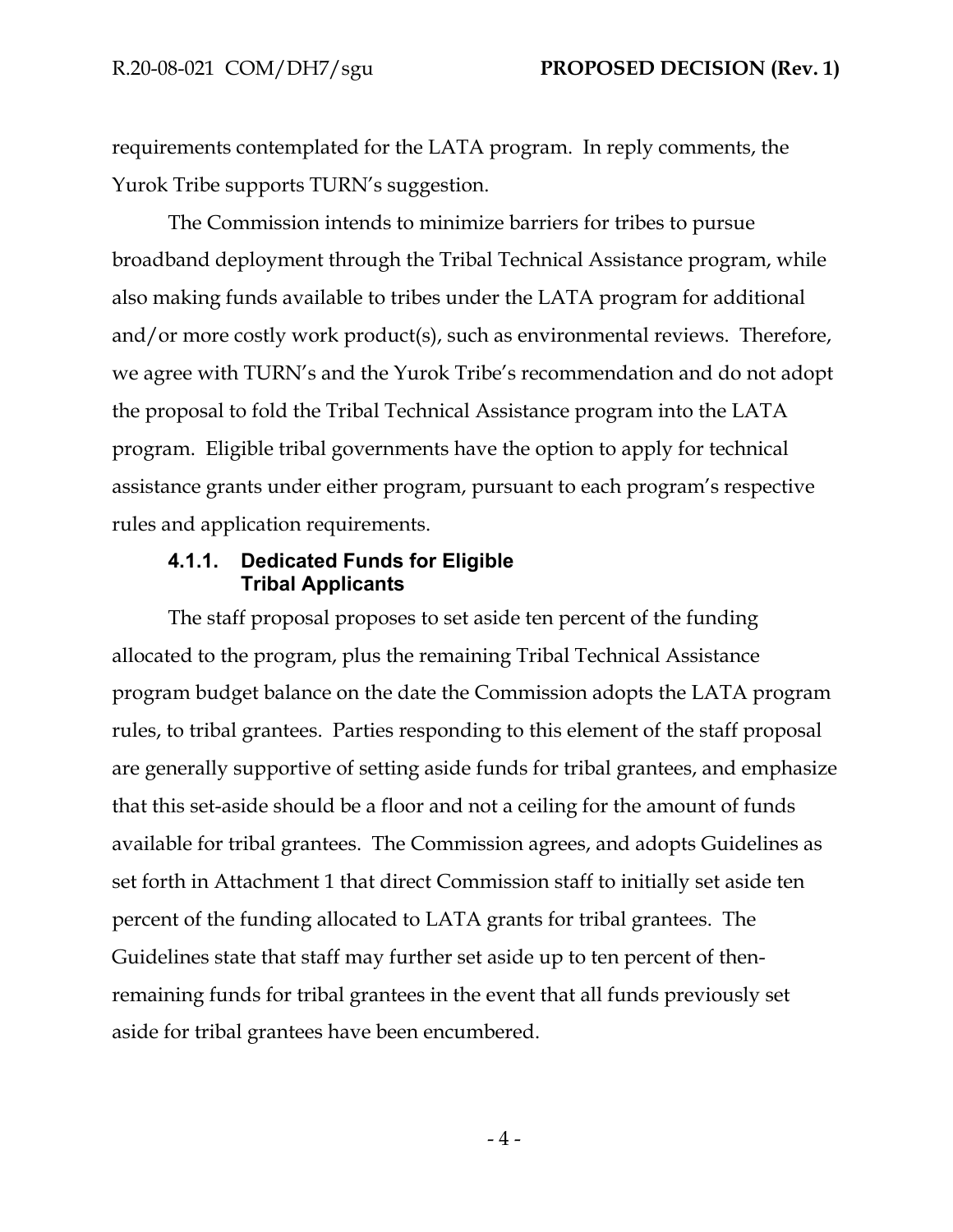#### **4.2. Definition of Technical Assistance**

Parties that address the staff proposal's definition of technical assistance are generally supportive; NDC and Santa Clara emphasize that the staff proposal indicates the activities identified in the definition are not framed as an exhaustive list of eligible activities. Even so, CCBC, RCRC and TURN recommend adding specific activities to the proposed definition. We agree in large part with the additions suggested by RCRC and TURN. The Commission therefore adopts guidelines that include needs assessments, broadband strategic plans, and consultants and community-based organization services secured to complete reimbursable work product(s) within the definition of technical assistance in Section 3.A, while also clarifying that the identified activities are not intended to represent the entirety of activities that meet the definition of technical assistance.

CCBC's recommended addition of comprehensive regional plans is supported by CETF, which also recommends we add Metropolitan Planning Organizations (MPO) to the proposed definition of local agency. Although both of these recommendations merit consideration, the Commission elects not to adopt them at this time in favor of maintaining more local entities in the primary role of grant recipients, while encouraging and requiring demonstration of coordination among geographically overlapping jurisdictions. Broader entities such as MPOs will not be precluded from participating in such coordination efforts and providing input into local agencies' grant applications and subsequent work product(s).

- 5 -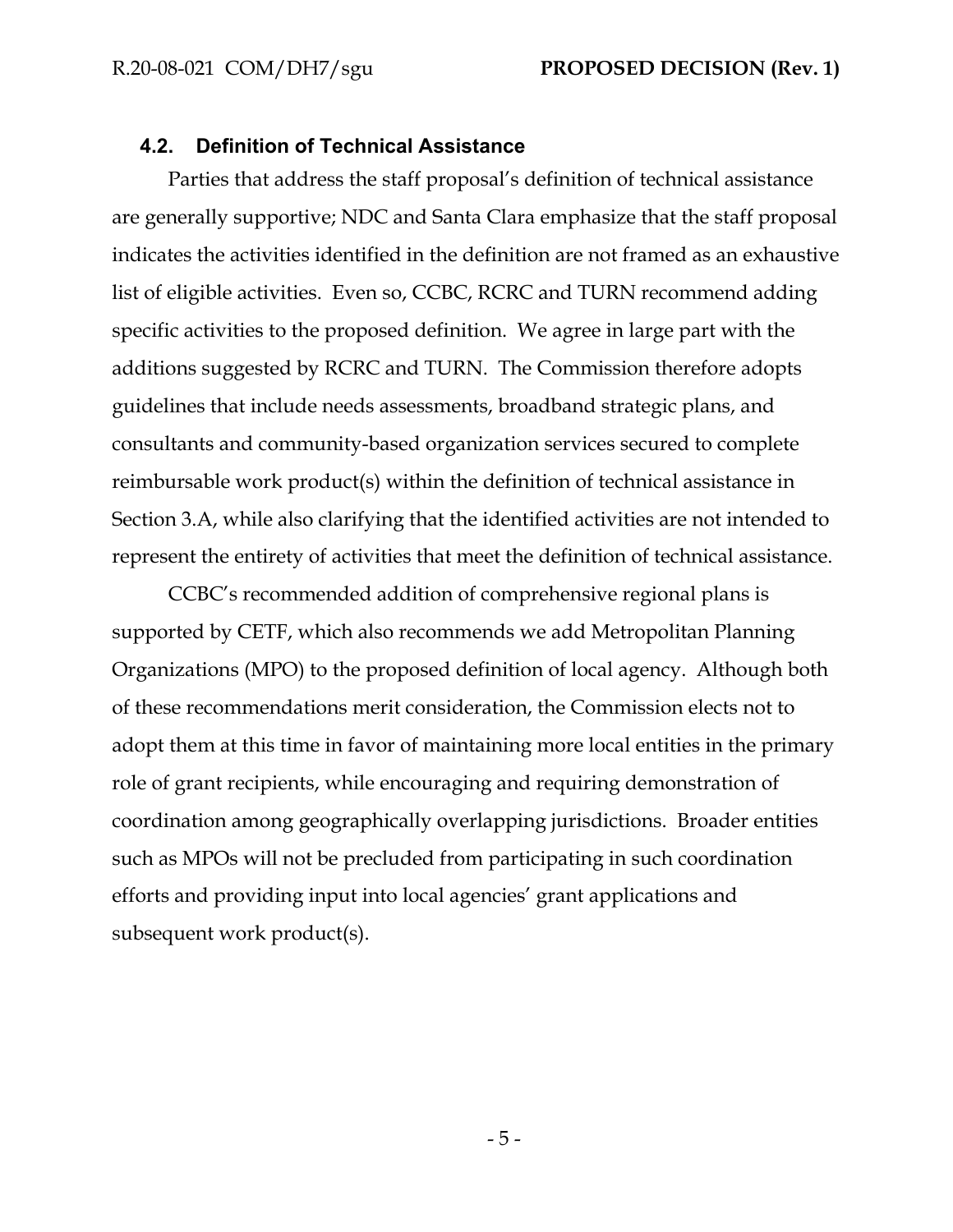### **4.2.1. Staff Hours Will Be Eligible For Reimbursement, Provided They Are Incremental to Grantees' Pre-grant Award Scope of Work**

The staff proposal specifies that technical assistance does not include staff hours, although up to 15 percent of the total requested reimbursement may be used for the local agency's administrative costs (as defined in the staff proposal) associated with completing reimbursable work products.

NDC, RCRC and Santa Clara recommend permitting reimbursement of staff hours related to reimbursable activities to varying extents; in reply comments, TURN and the Yurok Tribe generally agree. CCBC supports reimbursement of staff hours subject to certain conditions, including that Commission staff determines such work is outside the normal scope of the local agency's activities.

We agree that local agency staff hours dedicated to reimbursable activities should be eligible for reimbursement, provided that such work is incremental to a local agency's normal, or pre-grant, scope of activities. The Commission therefore replaces "normal" with "pre-grant award" to make clear that grant funds are intended to go toward work that would not be performed in the absence of grant funds.

The Commission will require applicants to attest that staff hours for which they will request reimbursement are incremental to their pre-grant award scope of work. Additionally, applications that request reimbursement for staff hours must include hourly rates and estimates of staff hours that will be dedicated to specific reimbursable work product(s), and grant recipients will need to track staff time spent on specific reimbursable work product(s) in order to receive reimbursement for staff hours.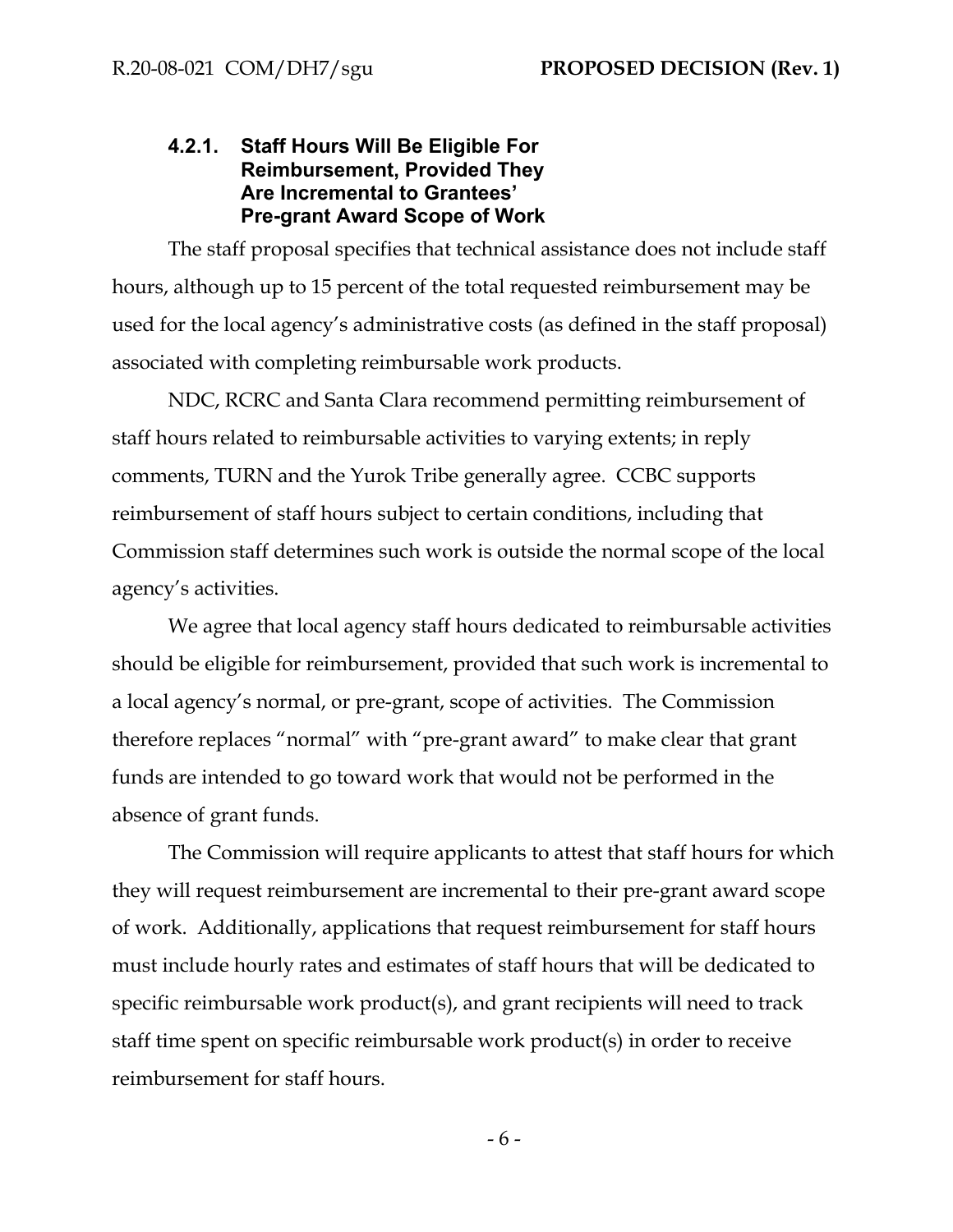## **4.3. Definition of "Sovereign Tribal Government"**

In response to the staff proposal's definition of "local agency," the Yurok Tribe recommends adding wholly-owned tribal corporations, tribal non-profits, and tribal utilities with proof of authorization to apply from the respective tribe's council or other governing body. We agree that such entities should be eligible to apply for and receive LATA funding, as their revenue base serves in lieu of the tax base that other types of eligible applicants possess.<sup>2</sup> The Commission therefore adopts the proposed definition of "sovereign tribal government" to include the Yurok Tribe's recommendation of wholly-owned tribal corporations, tribal non-profits, and tribal utility companies with proof of authorization to apply by the respective Tribe's Council or other governing body.

# **4.4. Clarification of Overlapping Jurisdictions**

Parties commenting on the staff proposal's requirement for separate local agencies operating in the same geographic jurisdiction to demonstrate collaboration were generally supportive of this requirement, though NDC recommends clarifying that tribal jurisdictions are not overlapping jurisdictions for the purposes of the LATA program. Similarly, TURN states that it is unclear what circumstances would present overlapping jurisdictions among sovereign tribal governments. The Commission agrees with NDC. The Guidelines set forth in Attachment 1 of this decision clarify that sovereign tribal governments do not constitute overlapping jurisdictions for purposes of the LATA program.

<sup>2</sup> *See, e.g.*, Tribal Business Structure Handbook, 2008 Edition; a Tribal Self-Governance Project of the Tulalip Tribes, sponsored and published by the United States Department of the Interior Office of the Assistant Secretary – Indian Affairs. url: [https://www.irs.gov/pub/irs](about:blank)[tege/tribal\\_business\\_structure\\_handbook.pdf](about:blank) (accessed November 15, 2021), at II-5 – II-6 and III-1 – III-2.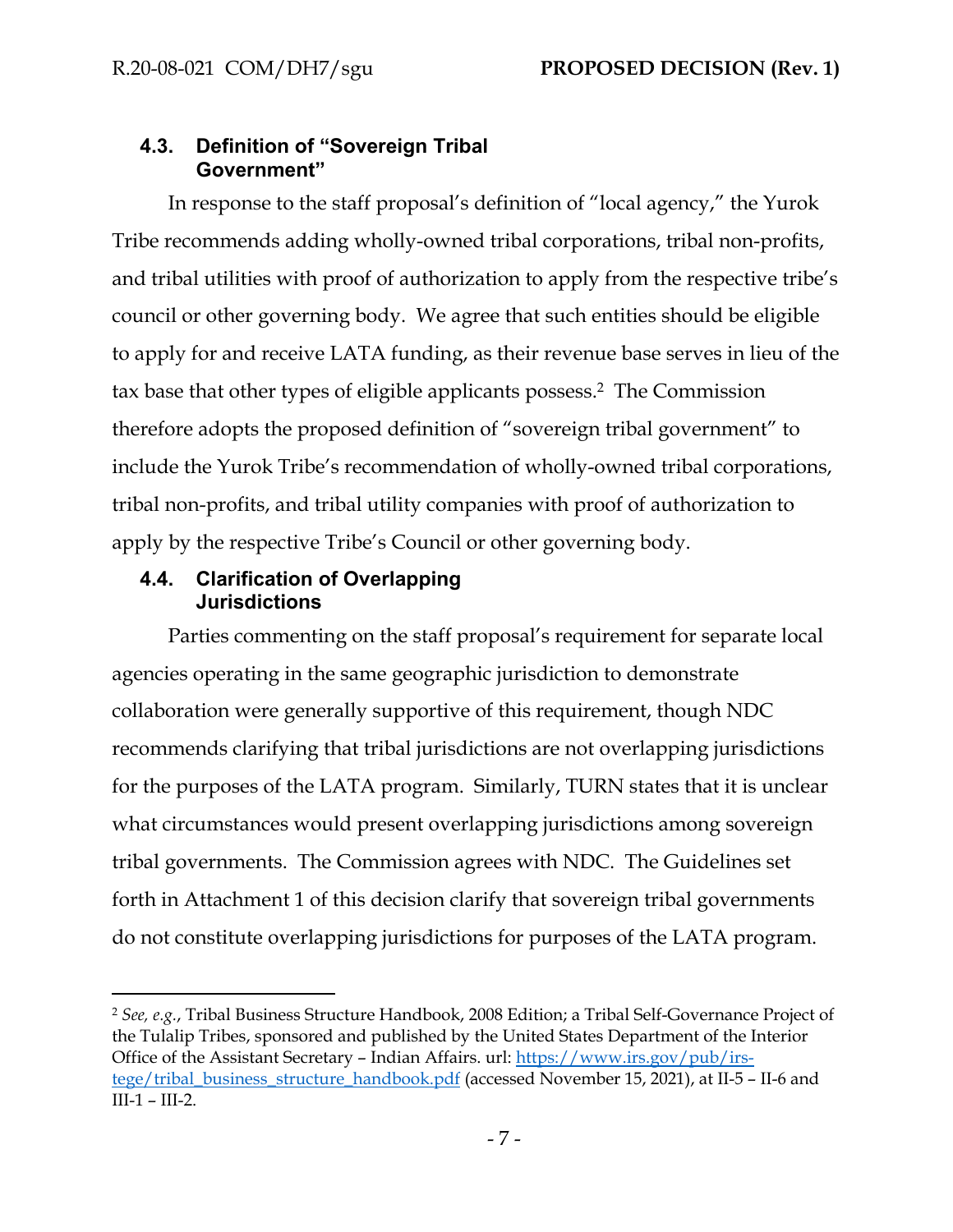In response to NDC's comments, which recommend that cities and counties not be counted as overlapping jurisdictions, we agree it is reasonable to enable staff to approve applications from cities located in counties that have pending applications or applicable grant awards, and applications from counties that include cities with pending applications or applicable grant awards, provided that such applicants' support letters describe the coordination that occurred between the city and county to prevent duplication of efforts. The Commission adopts language in the Guidelines set forth at Attachment 1 of this decision that reflect this recommendation.

In response to CCBC's comments, which address situations of agencies with overlapping competencies or responsibilities (*e.g*., a city and a school district), we clarify that our intent is not to prevent each such agency from applying to the LATA program. We do however find good reason to require demonstration of collaboration among such entities to ensure efficient use of resources, as detailed in the Guidelines set forth at Attachment 1 of this decision and reflected in the previously issued staff proposal.

## **4.5. Applications Requesting No More than \$500,000 per Local Agency, per Fiscal Year will be Eligible for Ministerial Review and Approval**

Party comments varied on the proposed maximum award amount that should be awarded to each local agency per fiscal year, via ministerial review and approval. CCBC, RCRC and TURN generally support the staff proposal, which set this amount at \$150,000. NDC recommends we set a higher maximum amount, and require data about projects requesting amounts greater than \$150,000, to justify the higher amount requested. Santa Clara recommends setting a range of award caps based on the number of unserved households in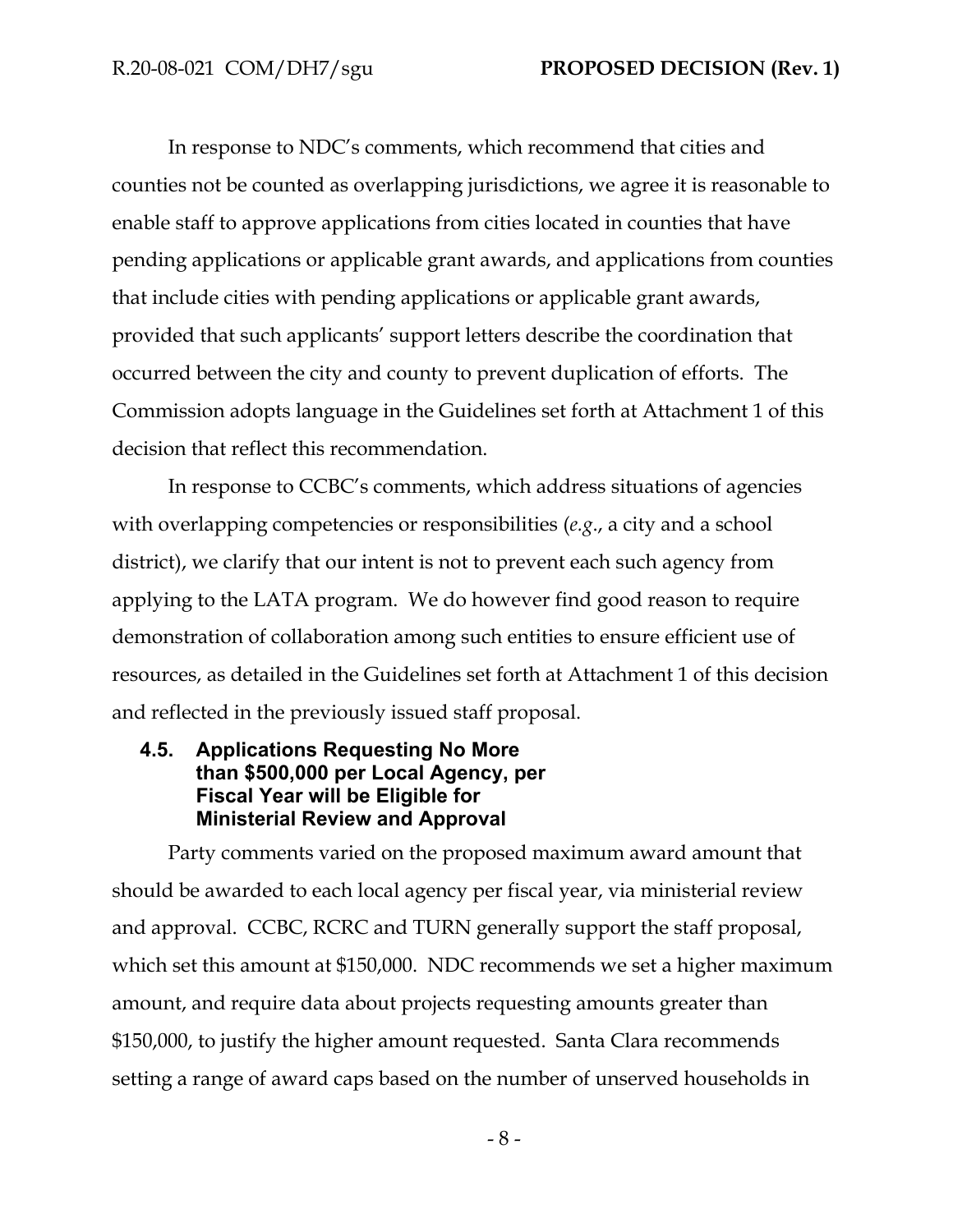the jurisdiction and the award history of the applicant and other applicants applying in the same cycle, with a maximum of one million dollars per agency per year. RCRC recommends that, if the Commission sets a range, it should be based on the proportion of unserved locations in the jurisdiction and not on population size or density. In considering a maximum award amount (per local agency, per fiscal year) eligible for ministerial review and approval, the intent is to enable Commission staff to review and approve applications through a transparent set of objective criteria, to the extent feasible. The Commission also recognizes that certain eligible work products, notably environmental reviews, may cost as much as \$500,000, and that the cost of such work product(s) may not depend on either the number or the proportion of unserved households in a jurisdiction. Given our determination to make funds available for potentially more costly work products such as environmental reviews, it is reasonable to set the threshold amount for applications that may be approved ministerially to an amount that more closely approximates the cost of this type of eligible work product. The Commission determines to increase the proposed maximum amount (per local agency, per fiscal year) eligible for ministerial review and approval to \$500,000. In making this change, staff may, but are not required to, approve every application that meets the minimum requirements for ministerial review and approval. If, for example, an application meets all ministerial review criteria and requests \$500,000 for work product(s) that are reasonably expected to cost less than \$500,000, the Commission reserves discretion to address such an application through the resolution process.

Further, given the size of ministerially awarded grants and potential costs involved with certain reimbursable activities, the Commission further intends to periodically review and adjust the program via resolution, including the scope of

- 9 -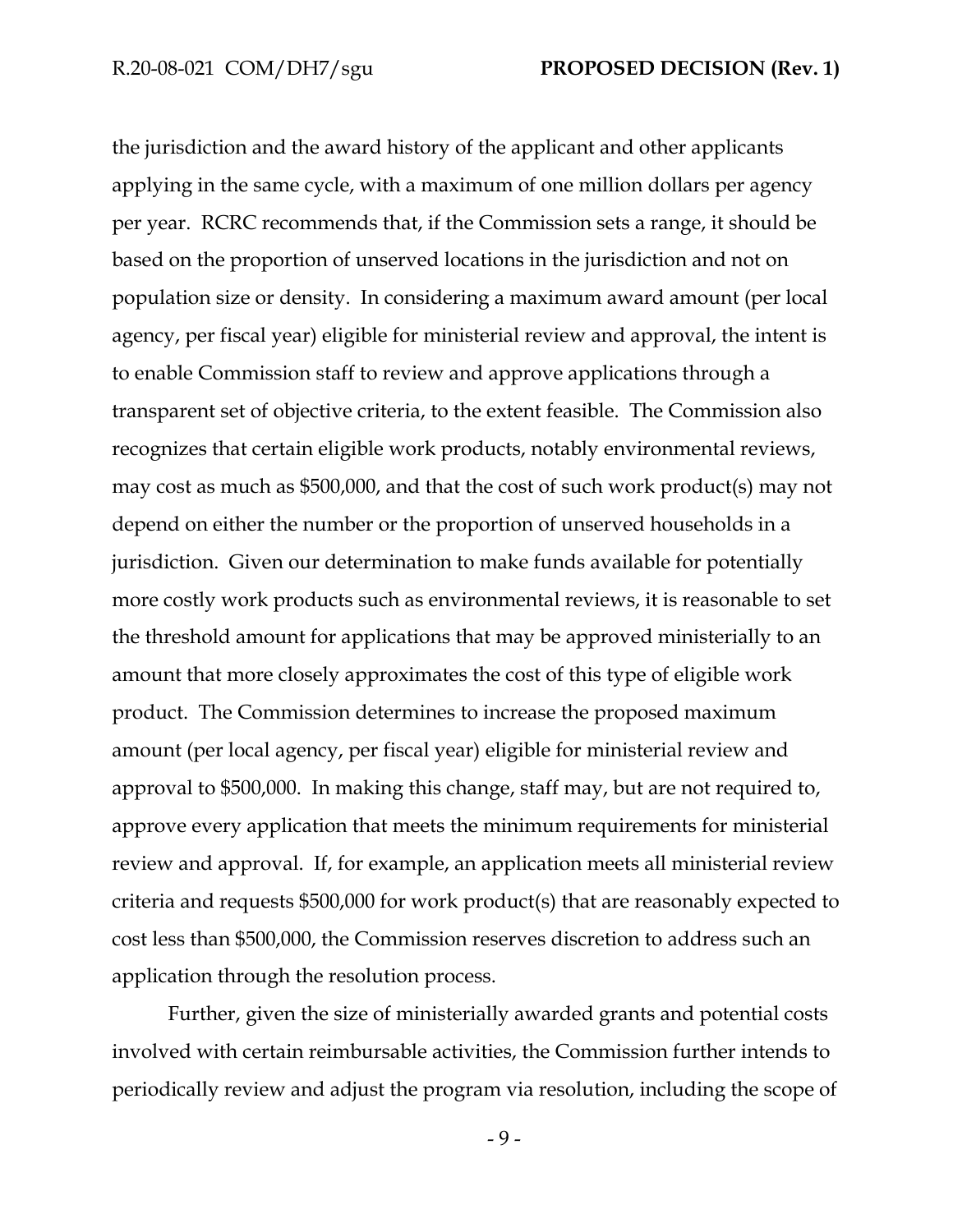reimbursable activities, to ensure that the funds are efficiently and effectively disbursed.

To confirm, and as detailed in Attachment 1 of this decision, applications meeting the following conditions will be eligible for ministerial review and approval:

- 1. Applicant requests a grant not exceeding \$500,000 per local agency per fiscal year.
- 2. The Commission has not received a separate application for Local Agency Technical Assistance from an agency with a jurisdiction overlapping that of the subject application during the current application period or within the prior year, unless such application(s) was denied. This limitation does not apply to:
	- a. applications from sovereign tribal governments.
	- b. applications from cities located in counties that have pending applications or applicable grant awards, or to applications from counties that include cities with pending applications or applicable grant awards, provided that such applicants' support letters describe the coordination that occurred between the city and county to prevent duplication of efforts.
- 3. The application meets all the other requirements of a Local Agency Technical Assistance grant included in Sections 4, 5, 6, and 7 of the program requirements, as detailed in Attachment 1 of this decision.

### **4.6. Modification to Review Process for Applications Not Eligible for Ministerial Review and Approval**

NDC notes that some of the evaluation criteria listed in the resolution review process appear nebulous, and further notes that some of the criteria should be considered for all applications. For instance, NDC states, it is unclear what "evaluation of proposed reimbursable work product(s)" entails and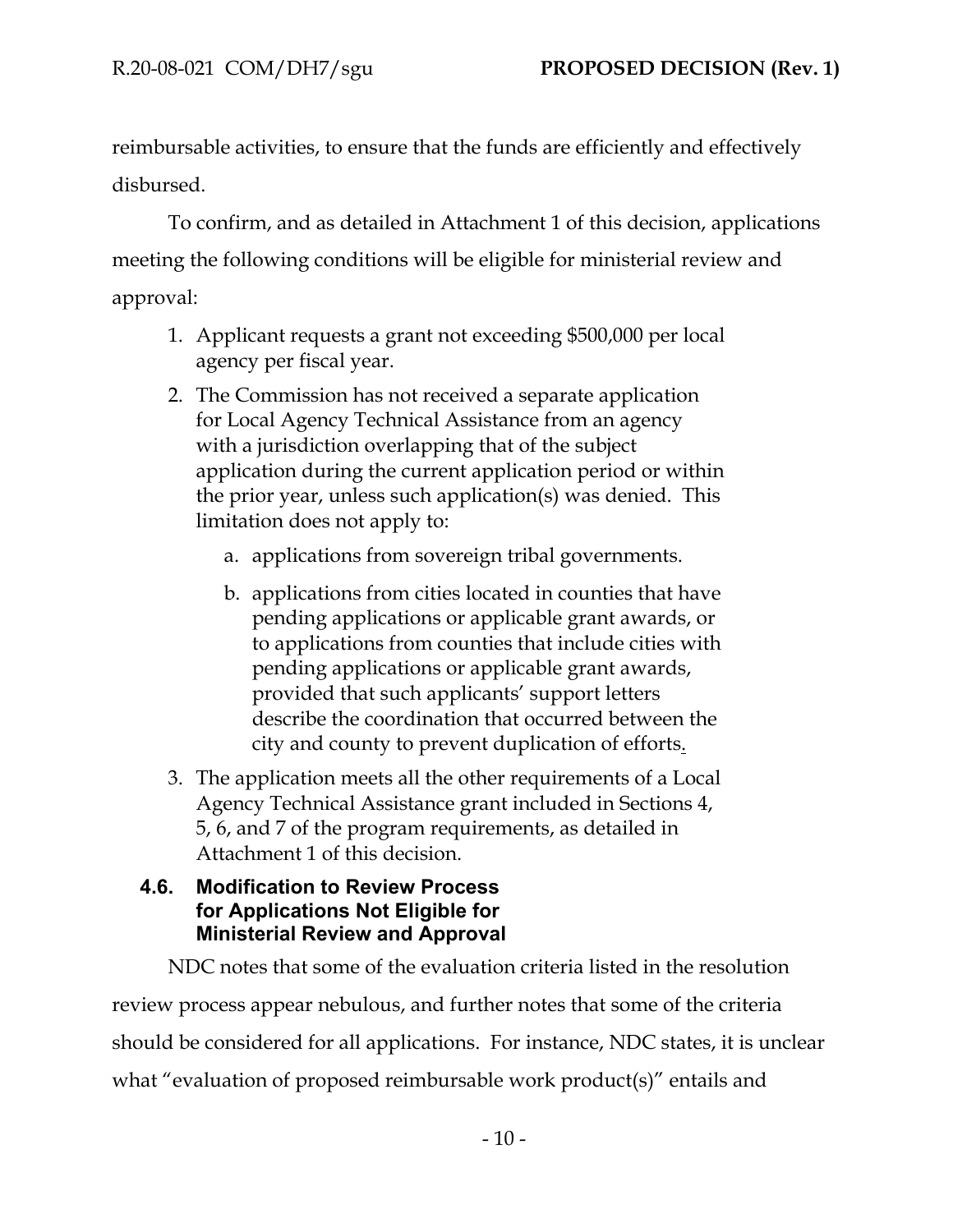whether the same kind of evaluation should also occur under ministerial review. We emphasize here that the criteria for ministerial review and approval are intended to enable staff to approve applications that meet the minimum requirements, as specified in Section 8 of the Guidelines set out in Attachment 1. Applications that satisfy general Application Requirements (Section 6) but do not meet the Ministerial Review funding criteria may only be approved by the Commission via resolution, a discretionary review rather than ministerial.

Upon further consideration and review of the program rules applicable to the Tribal Technical Assistance program, and in light of the fact that the Commission will set a maximum award amount (per local agency, per year) eligible for ministerial review and approval of \$500,000, we find it is not necessary, and moreover not conducive to the type of evaluation(s) required, to identify scoring criteria for applications not eligible for ministerial review and approval. Applications not meeting the requirements for ministerial approval may require qualitative evaluation, which may not align with assigning a numerical score. Moreover, there may be other factors, beyond those identified in the staff proposal, that impact the potential value of a project proposal. These other factors may also not align with a scoring rubric. For instance, a standardized metric such as the total grant amount per number of households to be served (expressed as dollars per household), while informative, would not account for other important factors such as the size of the relevant area, and thus it would be prohibitively difficult to assign a numerical score. For applications that the Commission will review for approval via resolution, the Commission determines to maintain flexibility in evaluating whether and how to approve such applications.

- 11 -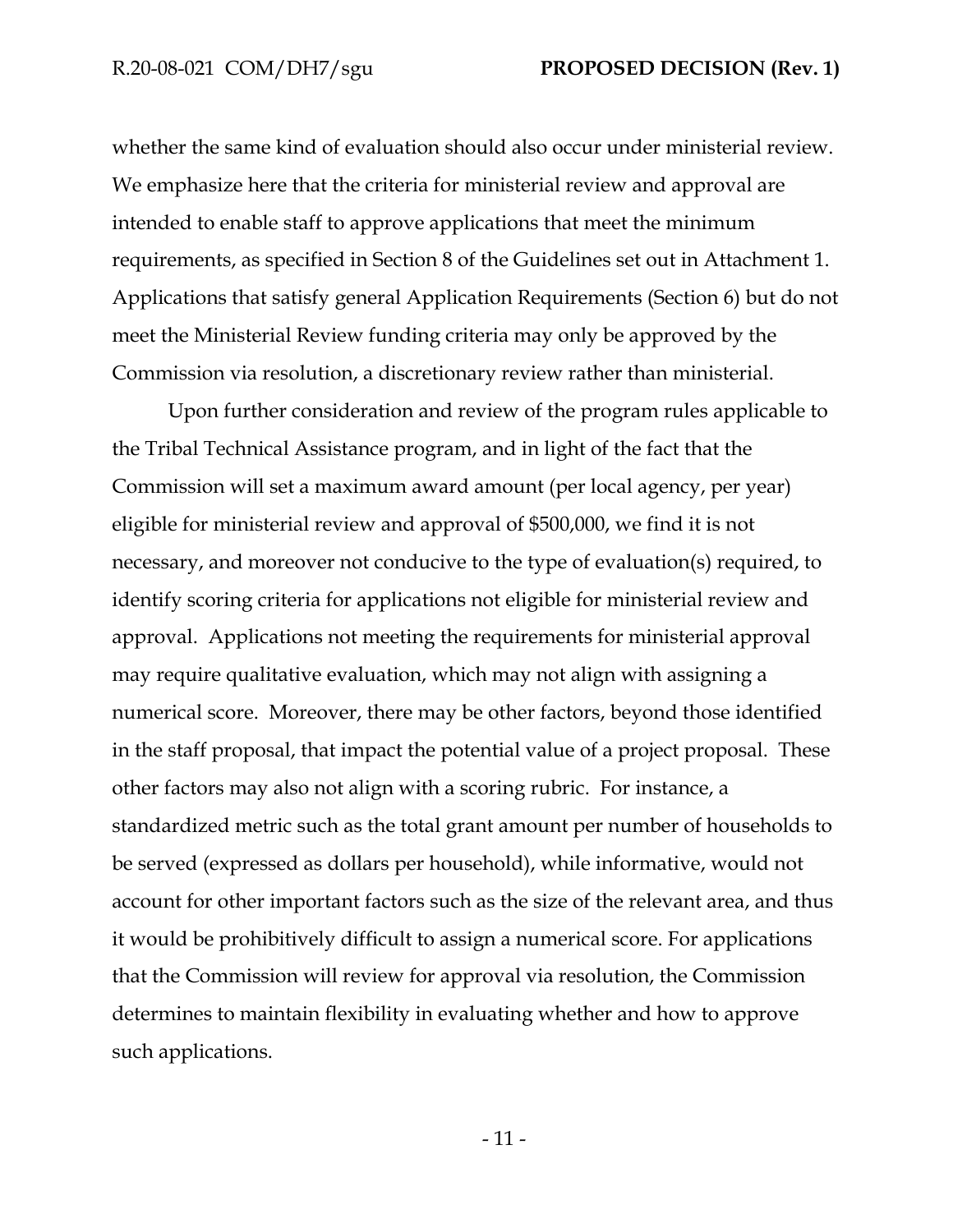# **4.7. Modification to Completion Requirement to Demonstrate Advancement of CASF Program Goal**

Cal Advocates recommends the addition of a completion reporting requirement so that work products clearly identify broadband infrastructure deployment projects that will help achieve the CASF deployment goal. In reply comments, CETF and TURN support Cal Advocates' recommendation. Noting that the staff proposal includes a requirement for a signed completion form, we agree with the intent of Cal Advocates' recommendation and therefore adopt guidelines that require demonstration that the reimbursable work product(s) identify broadband infrastructure deployment projects that will help achieve the CASF deployment goal, and identification of the area(s) where the applicant intends to deploy broadband based on the reimbursable work product(s), as part of signed completion forms under the LATA program.

# **4.8. Additional Guideline Provisions**

The Commission Guidelines set out in Attachment 1 include the following items that were not part of the staff proposal:

- In Section 2 (Amount Available for Grants), clarify the funding source for the total amount of \$50 million that the Commission determines to allocate to the LATA program.
- Modify Section 7 (Submission Timeline and Requirements) to provide that Commission staff will provide program information, including how to submit applications and where to obtain information about the program, via an email notice to the service list of this proceeding.
- Specify that staff may propose changes to the LATA program guidelines and requirements via resolution. As this is a new program that will be administered by Commission staff, it is reasonable to enable staff to propose changes to the program requirements, which will be subject to Commission approval. The Commission intends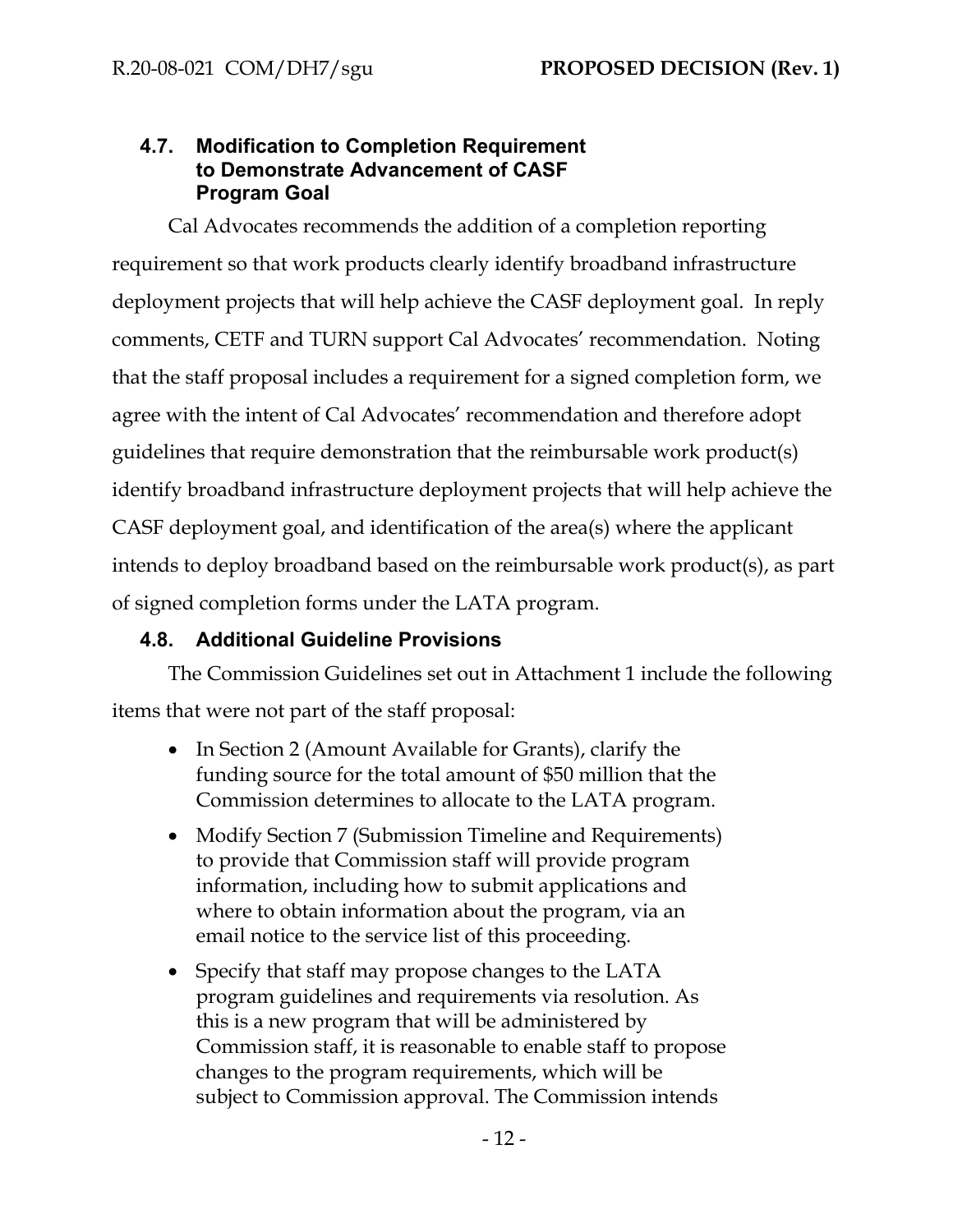to monitor and evaluate LATA applications and awards to ensure equitable distribution of funding in accordance with the Environmental and Social Justice Action Plan.

## **5. Actions for Advancing the Environmental and Social Justice Action Plan**

RCRC recommends the Commission allow for periodic reimbursements for some categories of activities, noting that smaller jurisdictions may be unable to absorb expenses for up to two years. In reply comments, CETF and NDC support this recommendation; TURN notes that some tribes structured their Tribal Technical Assistance program applications in such a way as to receive funding for multiple awards (each with shorter timelines than two years), and encourages local agencies to do the same under the LATA program. The Commission confirms TURN's observation: LATA applicants may identify reimbursable work product(s) with timeframes shorter than two years, where feasible, in their applications.

TURN recommends that Commission staff analyze a number of available data sets to identify and then conduct targeted outreach to specific unserved communities about the LATA program. The Commission generally agrees with TURN's recommendation, and Commission staff is in the process of conducting analysis and developing an outreach plan with the objective of engaging and facilitating participation by communities with the greatest proportion of unserved and underserved households in not only the LATA program, but more generally in all Commission programs aimed at eliminating California's digital divide. The Commission intends to monitor, evaluate and adjust outreach efforts to ensure alignment with the Environmental and Social Justice Action Plan.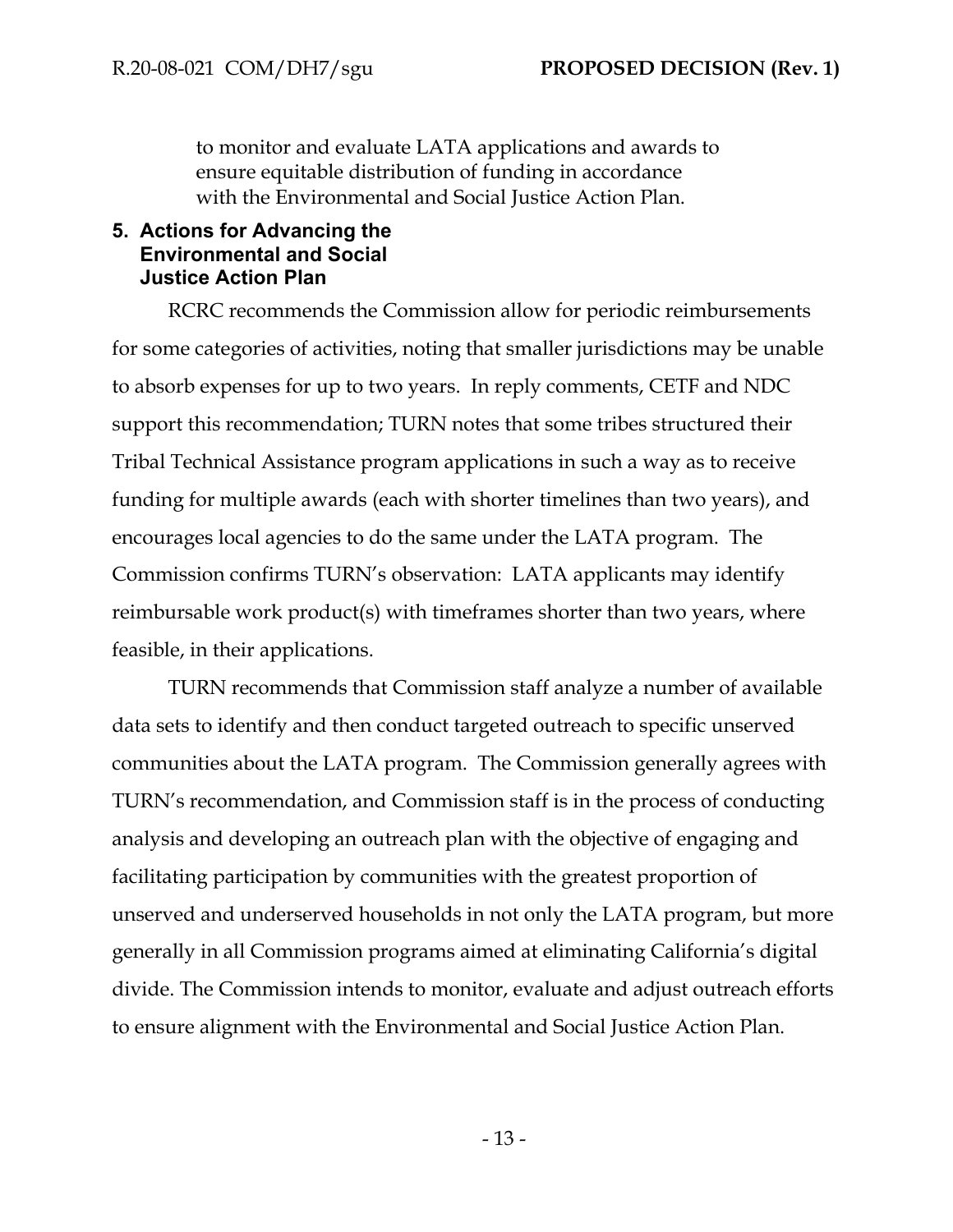## **6. Comments on Proposed Decision**

The proposed decision of Commissioner Darcie L. Houck in this matter was mailed to the parties in accordance with Section 311 of the Public Utilities Code and comments were allowed under Rule 14.3 of the Commission's Rules of Practice and Procedure. Comments were filed on February 10, 2022 by San Diego Association of Governments; NDC; Charter Communications Operating, LLC (Charter); Southern California Association of Governments; CETF; Los Angeles County Economic Development Corporation; and UNITE-LA, Inc. Reply comments were filed on February 15, 2022 by NDC, TURN, California Community Foundation, Yurok Tribe, and The Greenlining Institute.

We have modified the proposed decision in response to party comments, as summarized here:

- Clarification that the specific activities identified as meeting the definition of technical assistance are not intended to be an exhaustive list.
- Clarification that tribes can apply for and receive funds through both the Tribal Technical Assistance program and the LATA program established by this decision.
- Clarification that all applications that meet the Application Requirements (Section 6 of the Guidelines) but do not meet the Criteria for Ministerial Review (Section 8 of the Guidelines) may be approved via the resolution process.
- Addition of a requirement that applications describe specific steps the applicant has taken, and/or will take, to meaningfully address disparities in access to and adoption of advanced communications services; and confirmation that the Commission intends to monitor and evaluate both outreach efforts and LATA applications and awards to ensure equitable distribution of funding in accordance with the Commission's Environmental and Social Justice Action Plan. Although we agree with TURN that the LATA program must center equity and bridging the digital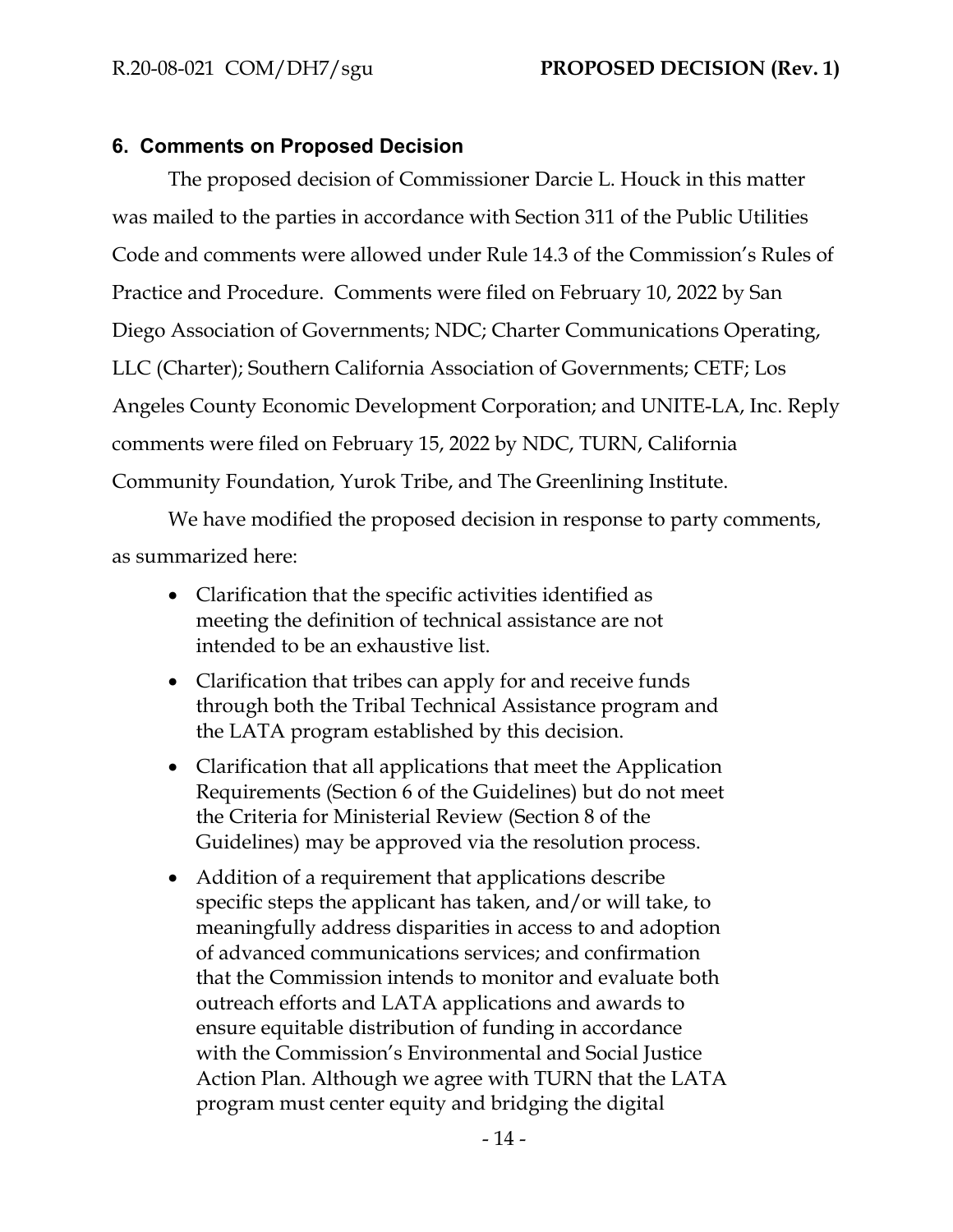divide, we are not prepared at this time to use equity as a review criterion, as we have not articulated a reasonable criterion or standard of review, so adopting such a criterion would necessitate review of every application through the resolution process. The Commission may revise program guidelines to better ensure alignment with the Environmental and Social Justice Action Plan.

We decline to make further revisions requested by parties, as either unnecessary or unwarranted at this time. With respect to Charter's recommendation to specify that network operators should be excluded from participation as contractors, we acknowledge the validity of Charter's concern, and we confirm the Commission's intent is that LATA funds be used to engage entities that do not have a financial interest in the work product for which funds are granted. The Commission will review any such applications with greater scrutiny to ensure responsible and effective use of LATA funds.

#### **7. Assignment of Proceeding**

Darcie L. Houck is the assigned Commissioner and Valerie U. Kao is the assigned Administrative Law Judge in this proceeding.

#### **Findings of Fact**

The Budget Act of 2021 provides for the Commission to allocate funds for technical assistance to eligible local agencies to facilitate deployment of high-quality advanced communications services to all Californians.

The assigned Commissioner provided notice of and opportunity to comment on a staff proposal to establish a local agency technical assistance program, modeled after the Tribal Technical Assistance program, in this proceeding.

The staff proposal would fold the Tribal Technical Assistance program into the new LATA program, and dedicate a portion of the new program's budget to funding projects from tribal applicants.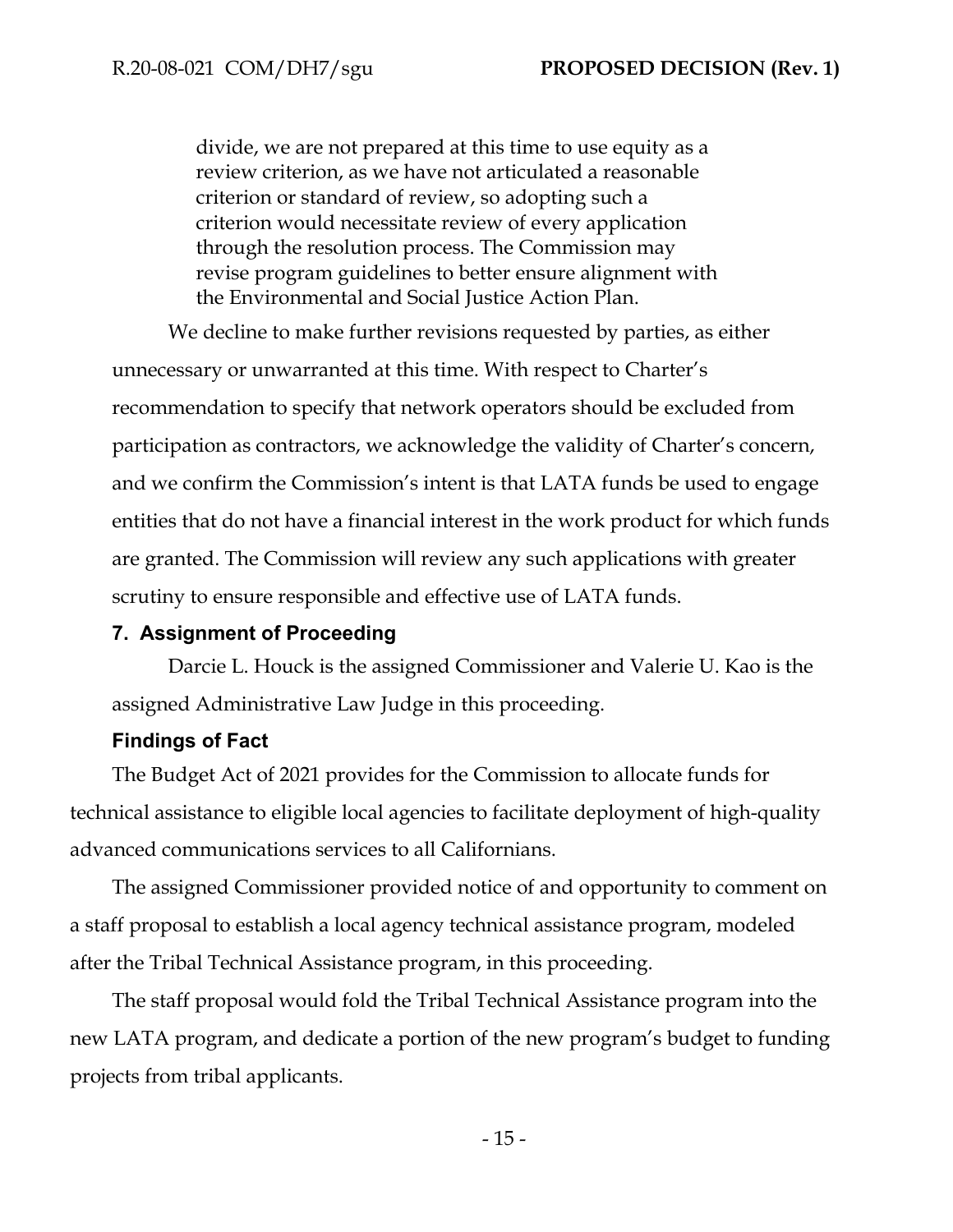The Guidelines maintain the Tribal Technical Assistance program as separate from the LATA program

Eligible tribal governments have the option to apply for technical assistance grants under either the Tribal Technical Assistance program or the new LATA program, pursuant to each program's respective rules and application requirements.

Commission staff will review and approve applications through a transparent set of objective criteria, to the extent feasible.

### **Conclusions of Law**

It is reasonable to establish a local agency technical assistance program, as detailed in Attachment 1 of this decision, to facilitate deployment of high-quality advanced communications services to all Californians.

The Commission's Communications Division staff should have the authority to prepare resolutions that propose administrative changes to the LATA program guidelines and requirements, as detailed in Attachment 1 of this decision, and present these resolutions to the full Commission for a vote.

#### **O R D E R**

#### **IT IS ORDERED** that:

1. The California Public Utilities Commission establishes a new local agency technical assistance program to facilitate deployment of high-quality advanced communications services to all Californians. Program details, including budget and application guidelines and requirements, are adopted as articulated in Attachment 1 of this decision.

2. California Public Utilities Commission Communications Division staff is assigned the task to make administrative changes to the Local Agency Technical Assistance program rules via resolution for full Commission review and approval of those changes.